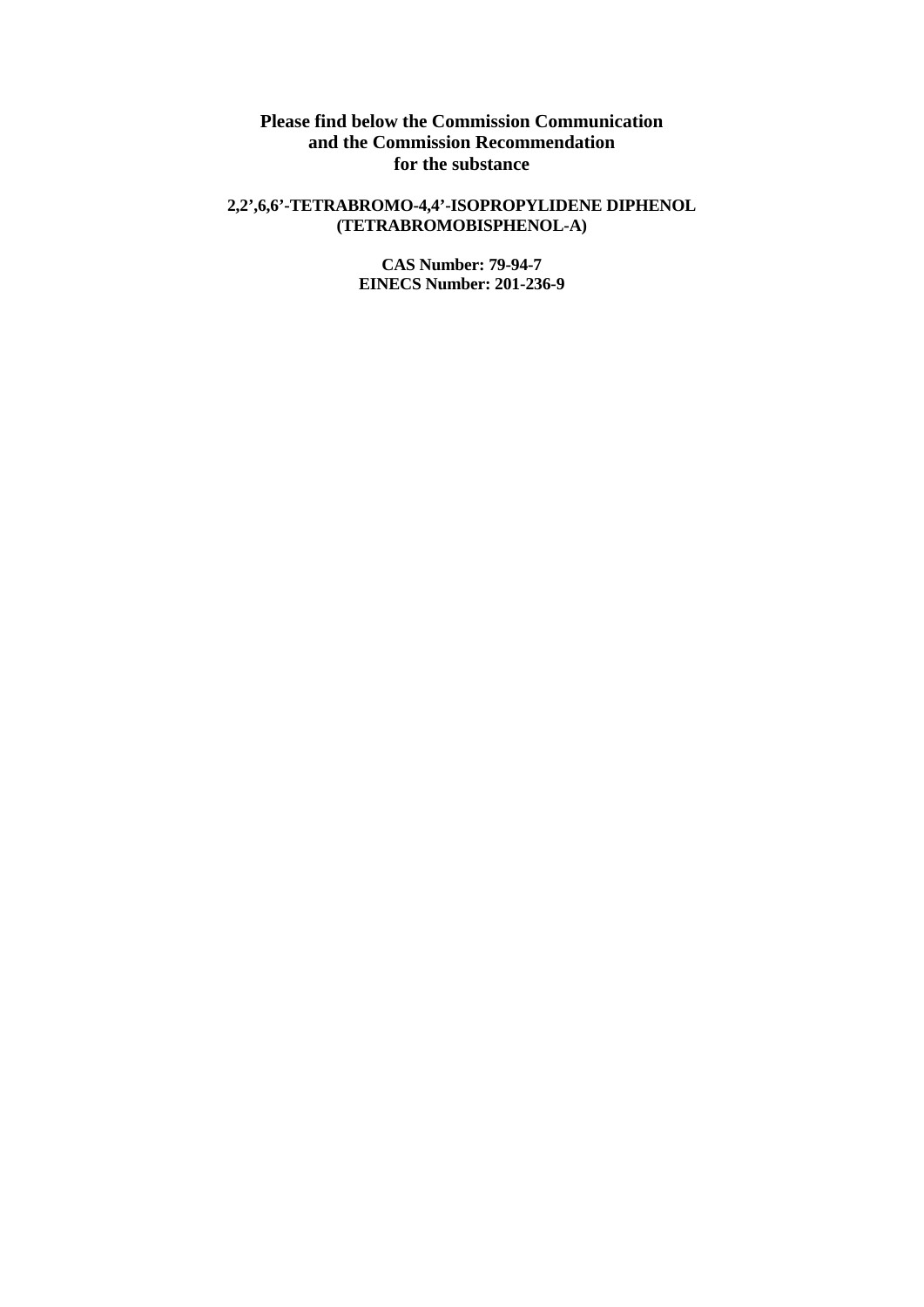## **Communication from the Commission on the results of the risk evaluation and the risk reduction strategies for the substances: sodium chromate, sodium dichromate and 2,2',6,6'-tetrabromo-4,4'-isopropylidenediphenol (tetrabromobisphenol A)**

**(Text with EEA relevance)**

(2008/C 152/02)

Council Regulation (EEC) No 793/93 of 23 March 1993 on the evaluation and control of the risks of existing substances (1) involves the data reporting, priority setting, risk evaluation and, where necessary, development of strategies for limiting the risks of existing substances.

In the framework of Regulation (EEC) No 793/93 the following substances have been identified as priority substances for evaluation in accordance with Commission Regulations (EC) No 143/97 (?) and (EC) No 2364/2000 (3 ) respectively concerning the third and fourth list of priority substances as foreseen under Regulation (EEC) No 793/93:

— sodium chromate,

— sodium dichromate,

— 2,2',6,6'-tetrabromo-4,4'-isopropylidenediphenol (tetrabromobisphenol A).

The rapporteur Member States designated pursuant to those Regulations have completed the risk evaluation activities with regard to man and the environment for those substances in accordance with Commission Regulation (EC) No 1488/94 of 28 June 1994 laying down the principles for the assessment of risks to man and the environment of existing substances (4) and have suggested a strategy for limiting the risks in accordance with Regulation (EEC) No 793/93.

The Scientific Committee on Toxicity, Ecotoxicity and the Environment (SCTEE) and the Scientific Committee on Health and Environmental Risks (SCHER) have been consulted and have issued an opinion with respect to the risk evaluations carried out by the rapporteurs. These opinions can be found on the website of the Scientific Committees.

Article 11(2) of Regulation (EEC) No 793/93 stipulates that the results of the risk evaluation and the recommended strategy for limiting the risks shall be adopted at Community level and published by the Commission. This Communication, together with the corresponding Commission Recommendation 2008/454/EC (5), provides the results of risk evaluations (6) and strategies for limiting the risks for the above mentioned substances.

The results of the risk evaluation and strategies for limiting the risks provided for in this communication are in accordance with the opinion of the Committee set up pursuant to Article 15(1) of Regulation (EEC) No 793/93.

http://ecb.jrc.it/existing-substances/

<sup>(</sup> 1 ) OJ L 84, 5.4.1993, p. 1.

<sup>(</sup> 2 ) OJ L 25, 28.1.1997, p. 13.

<sup>(</sup> 3 ) OJ L 237, 25.10.2000, p. 5.

<sup>(</sup> 4 ) OJ L 161, 29.6.1994, p. 3.

<sup>(</sup> 5 ) OJ L 158, 18.6.2008.

<sup>(</sup> 6 ) The comprehensive Risk Assessment Report, as well as a summary thereof, can be found on the Internet site of the European Chemicals Bureau: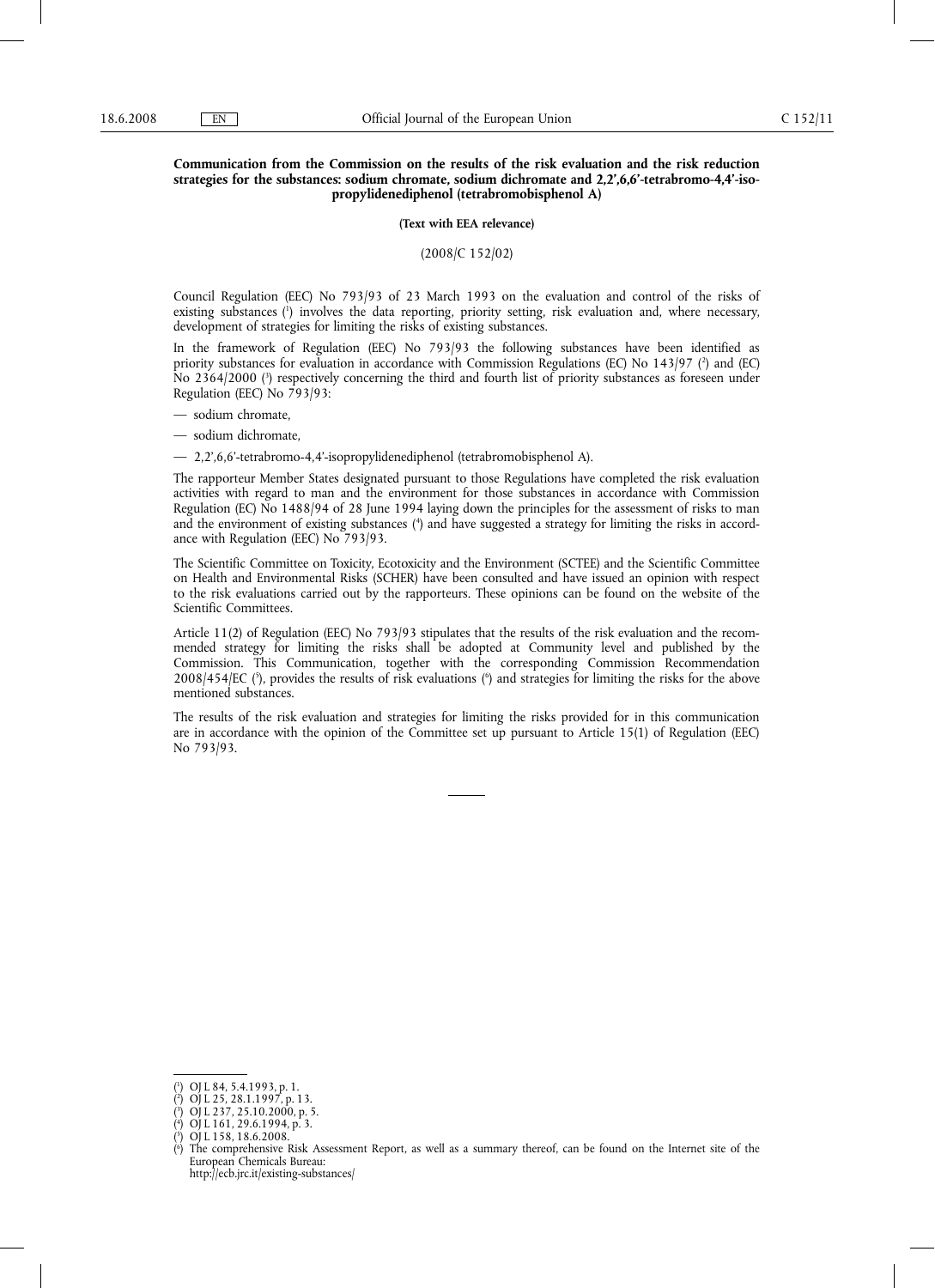## *ANNEX*

## **PART 1**

| CAS No: 7775-11-3                  |                                                     | Einecs No: 231-889-5 |
|------------------------------------|-----------------------------------------------------|----------------------|
| Molecular formula:<br>Einecs name: | Na <sub>2</sub> CrO <sub>4</sub><br>Sodium chromate |                      |
| IUPAC name:                        | Sodium chromate                                     |                      |
| Rapporteur:                        | United Kingdom                                      |                      |
| Classification $(1)$ :             | Carc. Cat. 2; R45                                   |                      |
|                                    | Muta. Cat. 2; R46                                   |                      |
|                                    | Repr. Cat. 2; R60-61                                |                      |
|                                    | $T^+$ ; R26                                         |                      |
|                                    | T; R25-48/23                                        |                      |
|                                    | C; R34                                              |                      |
|                                    | Xn; R21                                             |                      |
|                                    | R42/43                                              |                      |
|                                    | N; R50-53                                           |                      |

The risk assessment is based on current practices related to the life-cycle of the five related chromium (VI) substances produced in or imported into the European Community as described in the risk assessment forwarded to the Commission by the Member State Rapporteur (?).

The risk assessment has, based on the available information, determined that in the European Community the five chromium (VI) compounds are mainly used as source materials for other chromium (VI) and chromium (III) compounds, in wood preservatives, in metal treatment products, in wax and vitamin K manufacture, in pigments and catalysts.

Other uses are as oxidants in dyeing of cotton, in photography, and as a corrosion inhibitor in cooling water and in manufacture of activated carbon.

#### **RISK ASSESSMENT:**

## A. **Human health**

The conclusion of the assessment of the risks to

#### **WORKERS**

is that there is a need for specific measures to limit the risks. This conclusion is reached for all exposure scenarios because of:

- concerns for respiratory tract sensory irritation,
- concerns for eye and skin irritation,
- concerns for acute toxicity as a consequence of short-term peak inhalation exposure,
- concerns for skin sensitisation,
- concerns for occupational asthma,
- concerns for reproductive toxicity (fertility and developmental toxicity) as a consequence of repeated inhalation exposure,
- concerns for mutagenicity and carcinogenicity.

<sup>(</sup> 1 ) The classification of the substance is established by Commission Directive 2004/73/EC of 29 April 2004 adapting to technical progress for the 29th time Council Directive 67/548/EEC on the approximation of the laws, regulations and administrative provisions relating to the classification, packaging and labelling of dangerous substances (OJ L 152, 30.4.2004, p. 1, amended by OJ L 216, 16.6.2004, p. 125).

<sup>(</sup> 2 ) The comprehensive Risk Assessment Report, as well as a summary thereof, can be found on the Internet site of the European Chemicals Bureau:

http://ecb.jrc.it/existing-substances/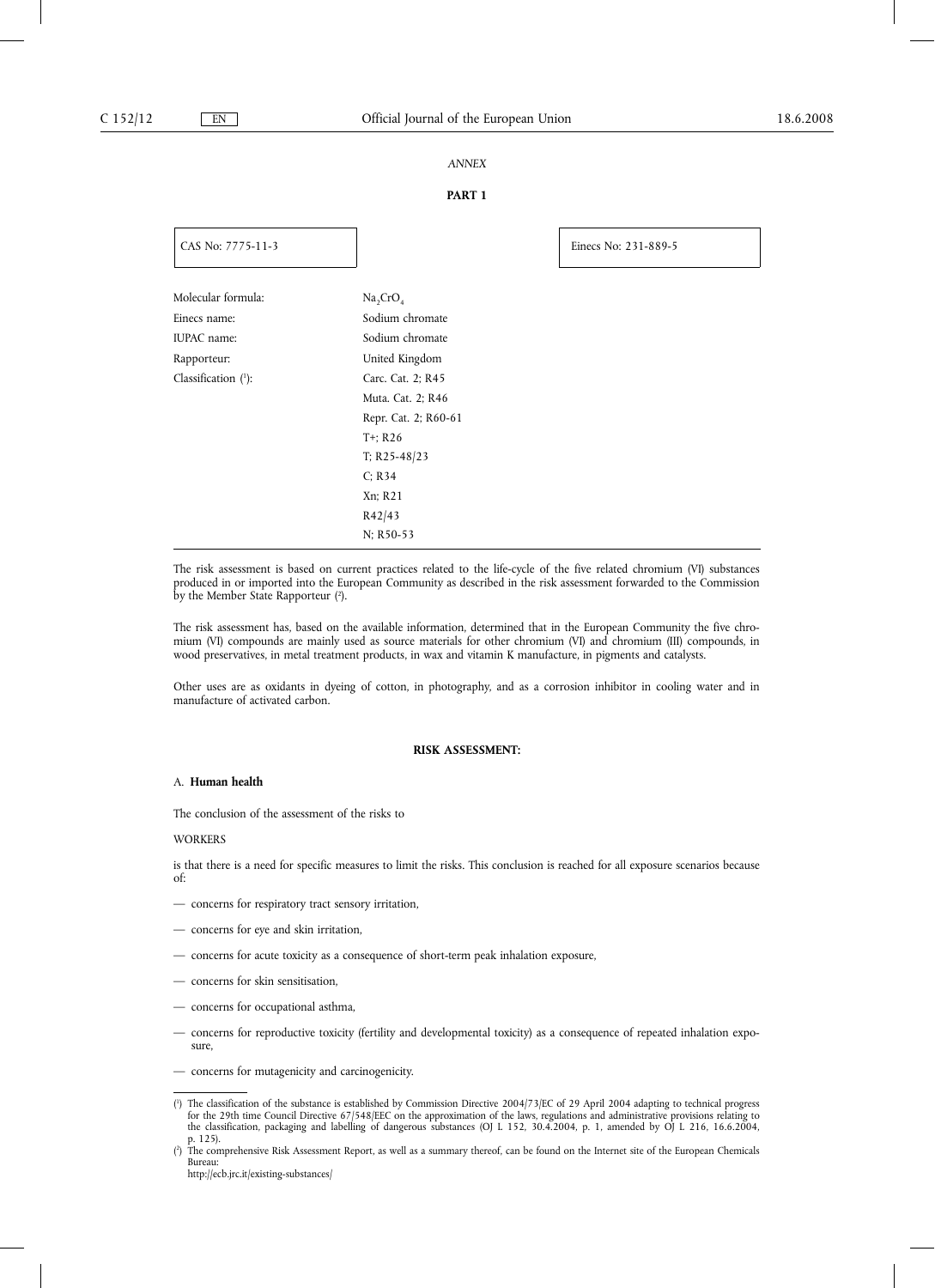The substance has not been sufficiently tested for effects to the respiratory tract and to the kidney as a consequence of repeated inhalation exposure to the chromium (VI) compounds, specifically to identify the NOAELs and dose-response characteristics. However, as the substance has been identified as a non-threshold carcinogen, it normally requires control measures that would not be influenced by further information.

The conclusion of the assessment of the risks to

#### **CONSUMERS**

is that there is a need for specific measures to limit the risks. This conclusion is reached because:

— concerns for mutagenicity and carcinogenicity as a consequence of dermal exposure arising from handling of dry copper chrome arsenate (CCA)-treated wood, both for adults and for children exposed via wooden playing structures because no threshold below which there would be no risk to human health can be identified for these endpoints. However, the risk assessment indicates that risks are already low. This should be taken into account when considering the adequacy of existing controls and the feasibility and practicability of further specific risk reduction measures.

No formal risk characterisation has been conducted for consumer exposure to wet CCA treated wood. In the UK the supply of wood not fully dried following CCA treatment is prohibited as a condition of approval under the Control of Pesticides Regulations (1986). Similar controls may already exist in all other Member States. However, if specific controls are not available in each Member State, then there would be concerns for all relevant human health endpoints.

The conclusion of the assessment of the risks to

#### HUMANS EXPOSED VIA THE ENVIRONMENT

is that there is a need for specific measures to limit the risks. This conclusion is reached because:

- for mutagenicity and carcinogenicity because no threshold below which there would be no risk to human health can be identified for these endpoints. However, the risk assessment indicates that risks are already low. This should be taken into account when considering the adequacy of existing controls and the feasibility and practicability of further specific risk reduction measures.
- The conclusion of the assessment of the risks to
- HUMAN HEALTH (physico-chemical properties)

is that there is at present no need for further information and/or testing or for risk reduction measures beyond those which are being applied. This conclusion is reached because:

— the risk assessment shows that risks are not expected. Risk reduction measures already being applied are considered sufficient.

#### B. **Environment**

The conclusion of the assessment of the risks to the

#### ATMOSPHERE

is that there is at present no need for further information and/or testing or for risk reduction measures beyond those which are being applied. This conclusion is reached because:

— the risk assessment shows that risks are not expected. Risk reduction measures already being applied are considered sufficient.

The conclusion of the assessment of the risks to the environment for

#### AQUATIC ECOSYSTEM AND TERRESTRIAL ECOSYSTEM

- 1. is that there is a need for further information and/or testing. This conclusion is reached because:
	- concerns for effects on the sediment compartment as a consequence of exposure arising from production, pigment production, chromium oxide production, tanning salts, wood preservative formulation, wood preservative applications, treated wood in use, metal treatment formulation, and metal treatment.

The information and/or testing requirements are:

— toxicity testing on sediment organisms.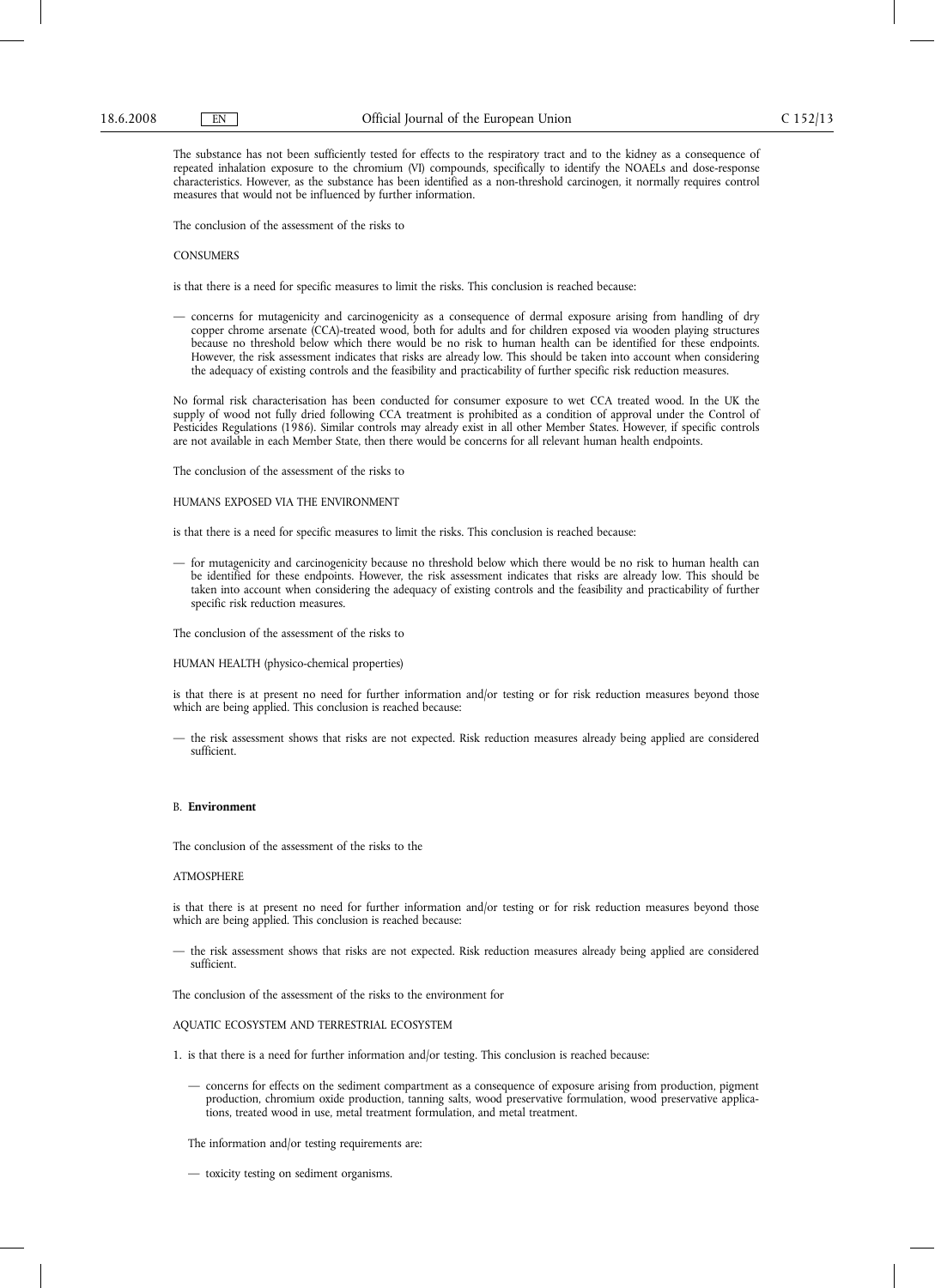However, the implementation of the strategy for limiting risks for the environment in, together with the corresponding Commission Recommendation 2008/454/EC (<sup>1</sup>), is expected to eliminate the need for further information requirements,

— concerns for non-compartment specific effects as a consequence of indirect exposure of predators through the mussel-based food chain arising from pigment production, chromium oxide production, tanning salts, wood preservative formulation, treated wood in use, metal treatment formulation, and metal treatment.

The information and/or testing requirements are:

— further investigation of the uptake of chromium into organisms other than fish, characterisation of the nature of the chromium in organisms and consideration of the toxicity of chromium in other forms to organisms consuming prey containing chromium.

However, the implementation of the strategy for limiting the risks for the environment in Section II, together with the corresponding Recommendation 2008/454/EC, is expected to eliminate the need for further information requirements;

2. is that there is a need for specific measures to limit the risks. This conclusion is reached because:

— concerns for effects on the aquatic and terrestrial environment as a consequence of exposure arising from production (aquatic only, 1 site), pigment production, chromium oxide production, tanning salts, wood preservative formulation, wood preservative applications, treated wood in use, metal treatment formulation, and metal treatment.

The conclusion of the assessment of the risks to

MICRO-ORGANISMS IN THE SEWAGE TREATMENT PLANT

is that there is a need for specific measures to limit the risks. This conclusion is reached because of:

— concerns for effects on the functioning of waste water treatment plants due to pigment production, chromium oxide production, tanning salts, wood preservative formulation, treated wood in use, metal treatment formulation, and metal treatment.

#### **STRATEGY FOR LIMITING RISKS**

#### For WORKERS

The legislation for workers' protection currently in force at Community level, particularly Directive 2004/37/EC of the European Parliament and of the Council (?) (the Carcinogens and Mutagens Directive), is generally considered to give an adequate framework to limit the risks of the substances to the extent needed and shall apply.

Within this framework it is recommended:

- to establish at Community level occupational exposure limit values for chromium (VI) compounds according to Directive 98/24/EC (3 ) or Directive 2004/37/EC as appropriate,
- to establish at Community level a biological limit value for chromium (VI) compounds according to Directive 98/24/EC.

#### For CONSUMERS and HUMANS EXPOSED VIA THE ENVIRONMENT

— the existing legislative measures for consumer protection and humans exposed via the environment, in particular the provisions of Council Directive 98/8/EC (the Biocidal Products Directive), and the provisions under Council Directive 76/769/EEC as regards CMR substances, are considered sufficient to address the identified risks to consumers.

<sup>(</sup> 1 ) OJ L 158, 18.6.2008.

<sup>(</sup> 2 ) OJ L 158, 30.4.2004, p. 50.

<sup>(</sup> 3 ) OJ L 131, 5.5.1998, p. 11.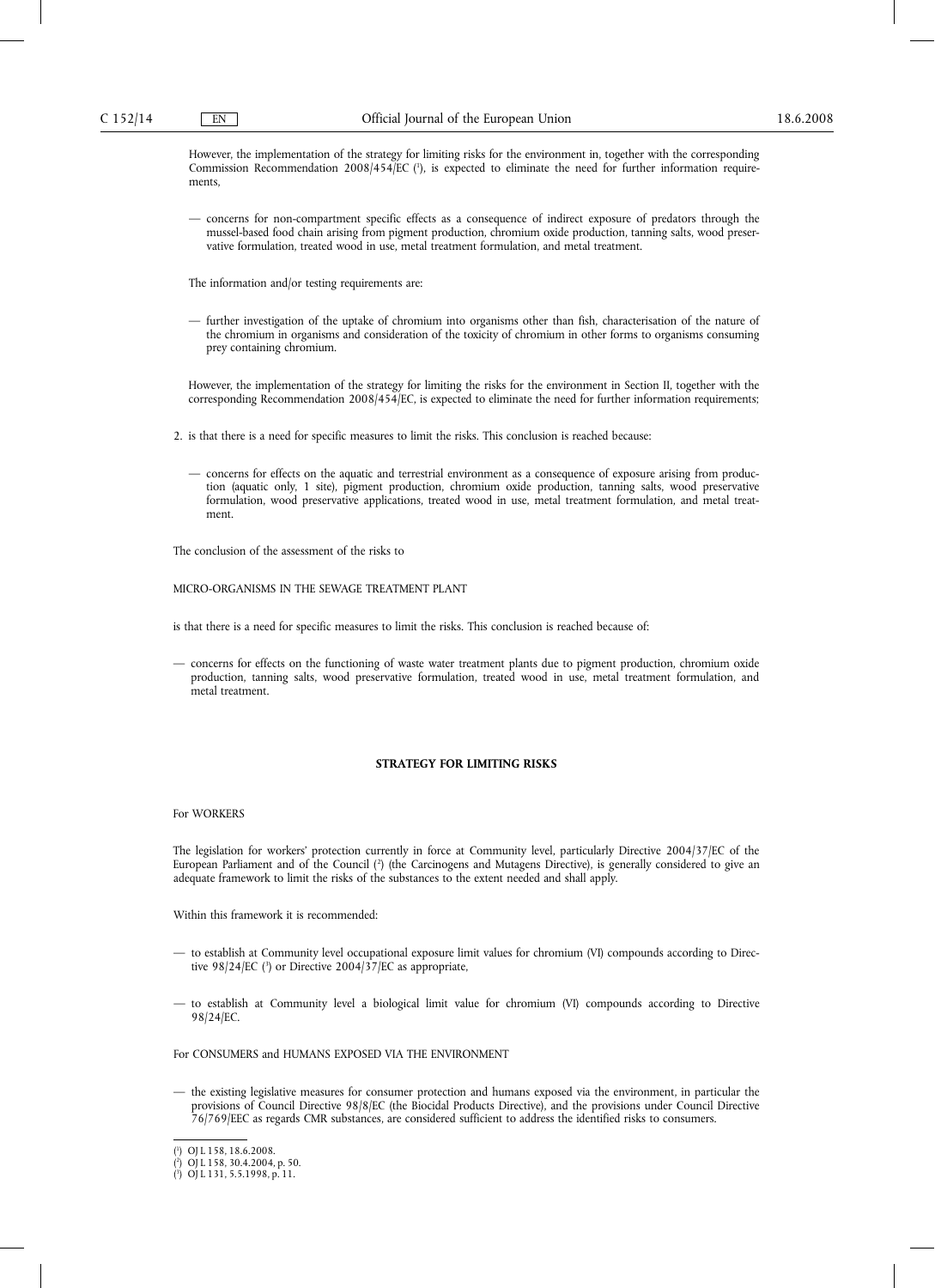#### For ENVIRONMENT

- it is recommended that the Commission considers the merit of including chromium in the revision of the list of priority substances under the Water Framework Directive (Annex X of Directive 2000/60/EC),
- with particular regard to the on-site reduction of Cr (VI) compounds to Cr (III) tanning salts by plants involved in the tanning of hides and skins, it is recommended that in the next amendment of the BAT reference document for plants involved in the tanning of hides and skins, appropriate references are included to indicate that the on-site reduction of Cr (VI) substances for the production of Cr (III) tanning salts should not be considered as BAT,
- it is recommended that the Commission considers the need to include limits on the contents of chromium (VI) in sewage sludge and in soils as well as a limit on the annual load in the Directive 86/278/EEC on Sewage Sludge,
- the legislation currently in force at Community level for biocides (Directive 98/8/EC) is considered to give an adequate framework to limit the risks associated with the use of wood preservatives that contain chromium (VI) substances and the risks associated with the use of wood treated domestically with wood preservatives that contain chromium (VI) substances.

| Molecular formula:     | $Na2Cr2O7$           |
|------------------------|----------------------|
| Einecs name:           | Sodium dichromate    |
| IUPAC name:            | Sodium dichromate    |
| Rapporteur:            | United Kingdom       |
| Classification $(1)$ : | O; R8                |
|                        | Carc. Cat. 2; R45    |
|                        | Muta. Cat. 2; R46    |
|                        | Repr. Cat. 2; R60-61 |
|                        | $T^+$ ; R26          |
|                        | T; R25-48/23         |
|                        | C: R34               |
|                        | Xn; R21              |
|                        | R42/43               |
|                        | N: R50-53            |
|                        |                      |

#### **PART 2**

CAS No: 10588-01-9 Einecs No: 234-190-3

The risk assessment is based on current practices related to the life-cycle of the five related chromium (VI) substances produced in or imported into the European Community as described in the risk assessment forwarded to the Commission by the Member State Rapporteur (<sup>2</sup>).

The risk assessment has, based on the available information, determined that in the European Community the five chromium (VI) compounds are mainly used as source materials for other chromium (VI) and chromium (III) compounds, in wood preservatives, in metal treatments, in wax and vitamin K manufacture, in pigments and catalysts.

Other uses are as oxidants in dyeing of cotton, in photography, and as a corrosion inhibitor in cooling water and in manufacture of activated carbon.

<sup>(</sup> 1 ) The classification of the substance is established by Commission Directive 2004/73/EC of 29 April 2004 adapting to technical progress for the 29th time Council Directive 67/548/EEC on the approximation of the laws, regulations and administrative provisions relating to the classification, packaging and labelling of dangerous substances (OJ L 152, 30.4.2004, p. 1, amended by OJ L 216, 16.6.2004, p. 125).

<sup>(</sup> 2 ) The comprehensive Risk Assessment Report, as well as a summary thereof, can be found on the Internet site of the European Chemicals Bureau:

http://ecb.jrc.it/existing-substances/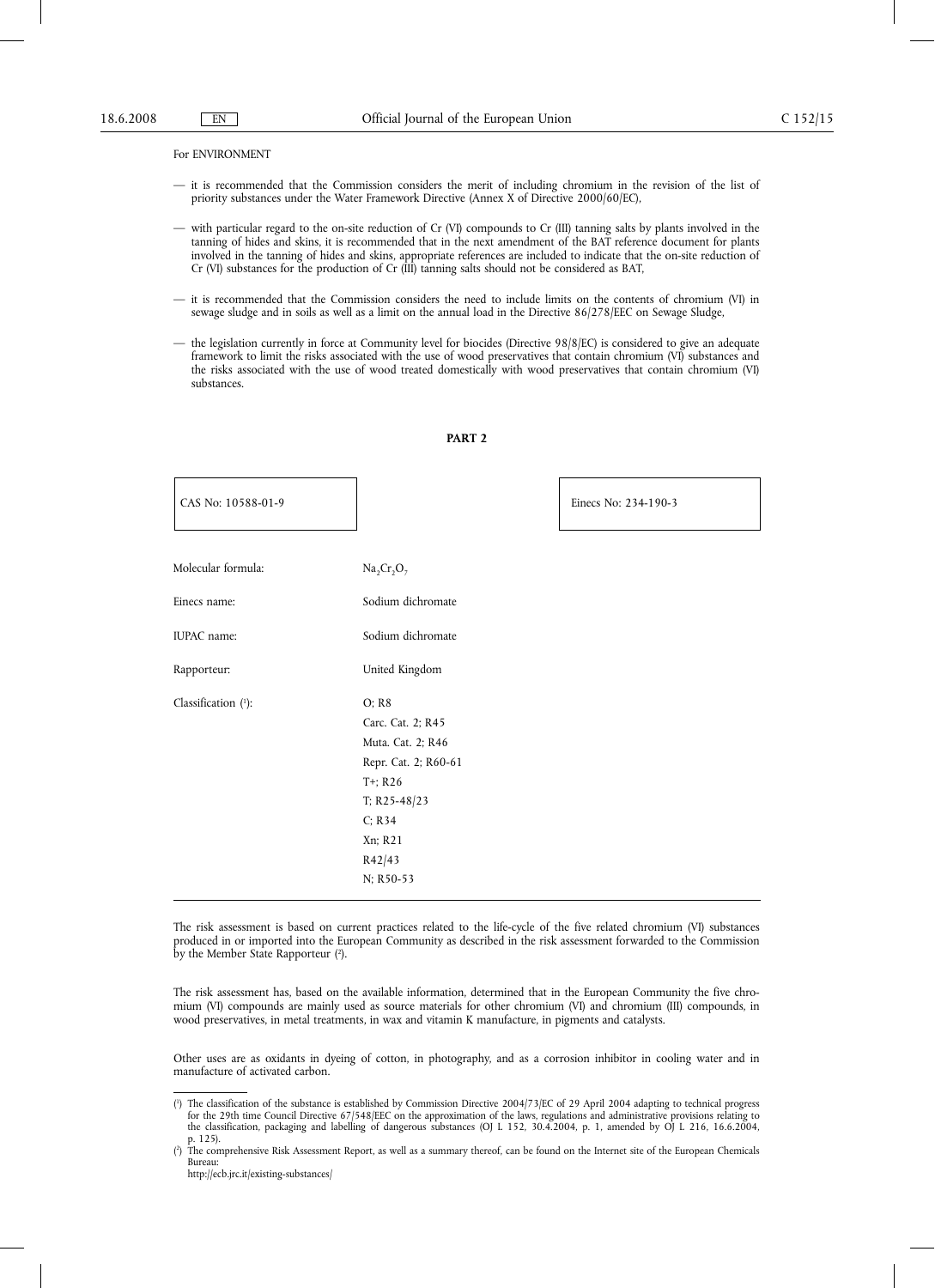#### **RISK ASSESSMENT**

## A. **Human health**

The conclusion of the assessment of the risks to

#### **WORKERS**

is that there is a need for specific measures to limit the risks. This conclusion is reached for all exposure scenarios because of:

- concerns for respiratory tract sensory irritation,
- concerns for eye and skin irritation,
- concerns for acute toxicity as a consequence of short-term peak inhalation exposure,
- concerns for skin sensitisation,
- concerns for occupational asthma,
- concerns for reproductive toxicity (fertility and developmental toxicity) as a consequence of repeated inhalation exposure,
- concerns for mutagenicity and carcinogenicity.

The substance has not been sufficiently tested for effects to the respiratory tract and to the kidney as a consequence of repeated inhalation exposure to the chromium (VI) compounds, specifically to identify the NOAELs and dose-response characteristics. However, as the substance has been identified as a non-threshold carcinogen, it normally requires control measures that would not be influenced by further information.

The conclusion of the assessment of the risks to

#### **CONSUMERS**

is that there is a need for specific measures to limit the risks. This conclusion is reached because of:

— concerns for mutagenicity and carcinogenicity as a consequence of dermal exposure arising from handling of dry copper chrome arsenate (CCA)-treated wood, both for adults and for children exposed via wooden playing structures because no threshold below which there would be no risk to human health can be identified for these endpoints. However, the risk assessment indicates that risks are already low. This should be taken into account when considering the adequacy of existing controls and the feasibility and practicability of further specific risk reduction measures.

No formal risk characterisation has been conducted for consumer exposure to wet CCA treated wood. In the UK the supply of wood not fully dried following CCA treatment is prohibited as a condition of approval under the Control of Pesticides Regulations (1986). Similar controls may already exist in all other Member States. However, if specific controls are not available in each Member State, then there would be concerns for all relevant human health endpoints.

The conclusion of the assessment of the risks to

#### HUMANS EXPOSED VIA THE ENVIRONMENT

is that there is a need for specific measures to limit the risks. This conclusion is reached because:

— for mutagenicity and carcinogenicity because no threshold below which there would be no risk to human health can be identified for these endpoints. However, the risk assessment indicates that risks are already low. This should be taken into account when considering the adequacy of existing controls and the feasibility and practicability of further specific risk reduction measures.

The conclusion of the assessment of the risks to

HUMAN HEALTH (physico-chemical properties)

is that there is at present no need for further information and/or testing or for risk reduction measures beyond those which are being applied. This conclusion is reached because:

— the risk assessment shows that risks are not expected. Risk reduction measures already being applied are considered sufficient.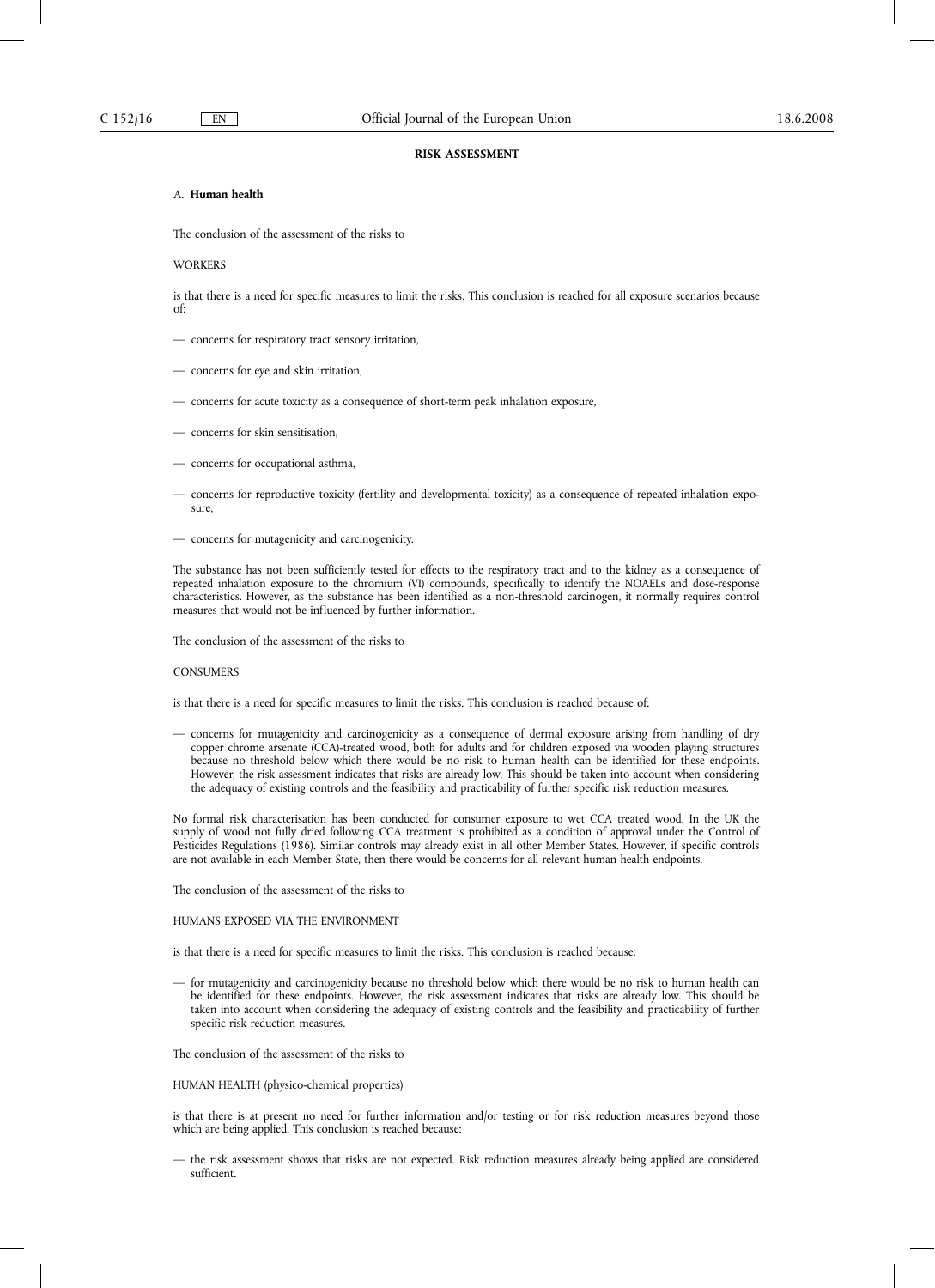#### B. **Environment**

The conclusion of the assessment of the risks to the

#### **ATMOSPHERE**

is that there is at present no need for further information and/or testing or for risk reduction measures beyond those which are being applied. This conclusion is reached because:

— the risk assessment shows that risks are not expected. Risk reduction measures already being applied are considered sufficient.

The conclusion of the assessment of the risks to the environment for

#### AQUATIC ECOSYSTEM AND TERRESTRIAL ECOSYSTEM

- 1. is that there is a need for further information and/or testing. This conclusion is reached because:
	- concerns for effects on the sediment compartment as a consequence of exposure arising from production, pigment production, chromium oxide production, tanning salts, wood preservative formulation, wood preservative applications, treated wood in use, metal treatment formulation, and metal treatment.

The information and/or testing requirements are:

— toxicity testing on sediment organisms.

However, the implementation of the strategy for limiting risks for the environment in Section II, together with the corresponding Recommendation 2008/454/EC (1), is expected to eliminate the need for further information requirements,

— concerns for non-compartment specific effects as a consequence of indirect exposure of predators through the mussel-based food chain arising from pigment production, chromium oxide production, tanning salts, wood preservative formulation, treated wood in use, metal treatment formulation, and metal treatment.

The information and/or testing requirements are:

— further investigation of the uptake of chromium into organisms other than fish, characterisation of the nature of the chromium in organisms and consideration of the toxicity of chromium in other forms to organisms consuming prey containing chromium.

However, the implementation of the strategy for limiting the risks for the environment in Section II, together with the corresponding Recommendation 2008/454/EC, is expected to eliminate the need for further information requirements;

- 2. is that there is a need for specific measures to limit the risks. This conclusion is reached because:
	- concerns for effects on the aquatic and terrestrial environment as a consequence of exposure arising from production (aquatic only, 1 site), pigment production, chromium oxide production, tanning salts, wood preservative formulation, wood preservative applications, treated wood in use, metal treatment formulation, and metal treatment.

The conclusion of the assessment of the risks to

#### MICRO-ORGANISMS IN THE SEWAGE TREATMENT PLANT

is that there is a need for specific measures to limit the risks. This conclusion is reached because:

— concerns for effects on the functioning of waste water treatment plants due to pigment production, chromium oxide production, tanning salts, wood preservative formulation, treated wood in use, metal treatment formulation, and metal treatment.

## **STRATEGY FOR LIMITING RISKS**

#### For WORKERS

The legislation for workers' protection currently in force at Community level, particularly Directive 2004/37/EC (?) (the Carcinogens and Mutagens Directive), is generally considered to give an adequate framework to limit the risks of the substances to the extent needed and shall apply.

<sup>(</sup> 1 ) OJ L 158, 18.6.2008.

<sup>(</sup> 2 ) OJ L 158, 30.4.2004, p. 50.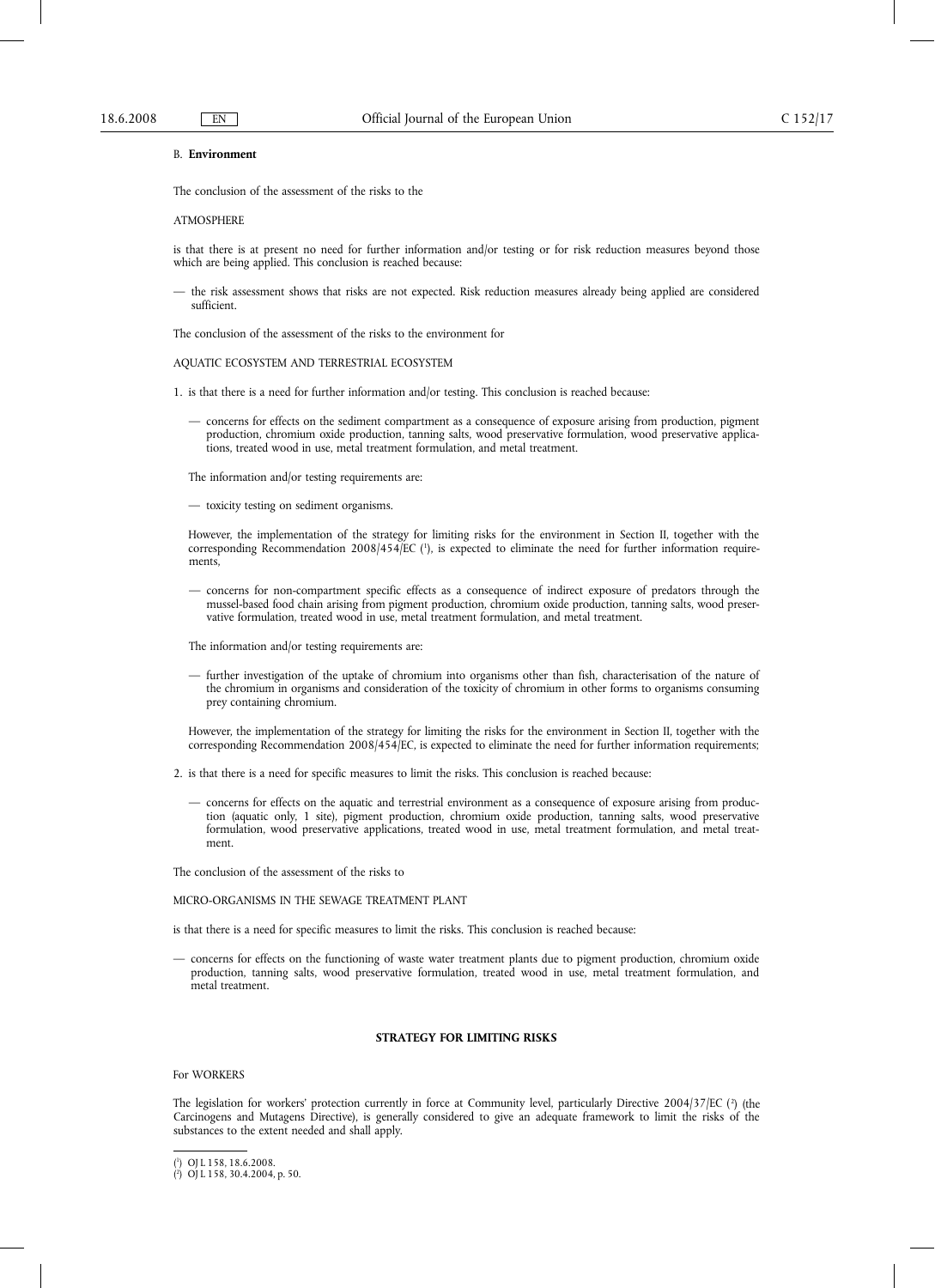Within this framework it is recommended:

- to establish at Community level occupational exposure limit values for chromium (VI) compounds according to Directive 98/24/EC (<sup>1</sup>) or Directive 2004/37/EC as appropriate,
- to establish at Community level a biological limit value for chromium (VI) compounds according to Directive 98/24/EC.

For CONSUMERS and HUMANS EXPOSED VIA THE ENVIRONMENT

— the existing legislative measures for consumer protection and humans exposed via the environment, in particular the provisions of Directive 98/8/EC (the Biocidal Products Directive), and the provisions under Directive 76/769/EEC as regards CMR substances, are considered sufficient to address the identified risks to consumers.

For ENVIRONMENT

- it is recommended that the Commission considers the merit of including chromium in the revision of the list of priority substances under the Water Framework Directive (Annex X of Directive 2000/60/EC),
- with particular regard to the on-site reduction of Cr (VI) compounds to Cr (III) tanning salts by plants involved in the tanning of hides and skins, it is recommended that in the next amendment of the BAT reference document for plants involved in the tanning of hides and skins, appropriate references are included to indicate that the on-site reduction of Cr (VI) substances for the production of Cr (III) tanning salts should not be considered as BAT,
- it is recommended that the Commission considers the need to include limits on the contents of chromium (VI) in sewage sludge and in soils as well as a limit on the annual load in the Directive 86/278/EEC on Sewage Sludge,
- the legislation currently in force at Community level for biocides (Directive 98/8/EC) is considered to give an adequate framework to limit the risks associated with the use of wood preservatives that contain chromium (VI) substances and the risks associated with the use of wood treated domestically with wood preservatives that contain chromium (VI) substances.

#### **PART 3**



The risk assessment is based on current practices related to the life-cycle of the substance produced in or imported into the European Community as described in the risk assessment forwarded to the Commission by the Member State Rapporteur (3 ).

The risk assessment has, based on the available information, determined that in the European Community the substance is mainly used as a reactive and additive flame retardant in plastics. The main uses as a reactive flame retardant (chemically bonded into the polymeric material) are in epoxy and polycarbonate resins. The main uses as an additive flame retardant are in acrylonitrile-butadiene-styrene (ABS) resins.

( 1 ) OJ L 131, 5.5.1998, p. 11.

<sup>(</sup> 2 ) This chemical substance is currently not included in the Annex I of Directive 67/548/EEC.

<sup>(</sup> 3 ) The comprehensive Risk Assessment Report, as well as a summary thereof, can be found on the Internet site of the European Chemicals Bureau:

http://ecb.jrc.it/existing-substances/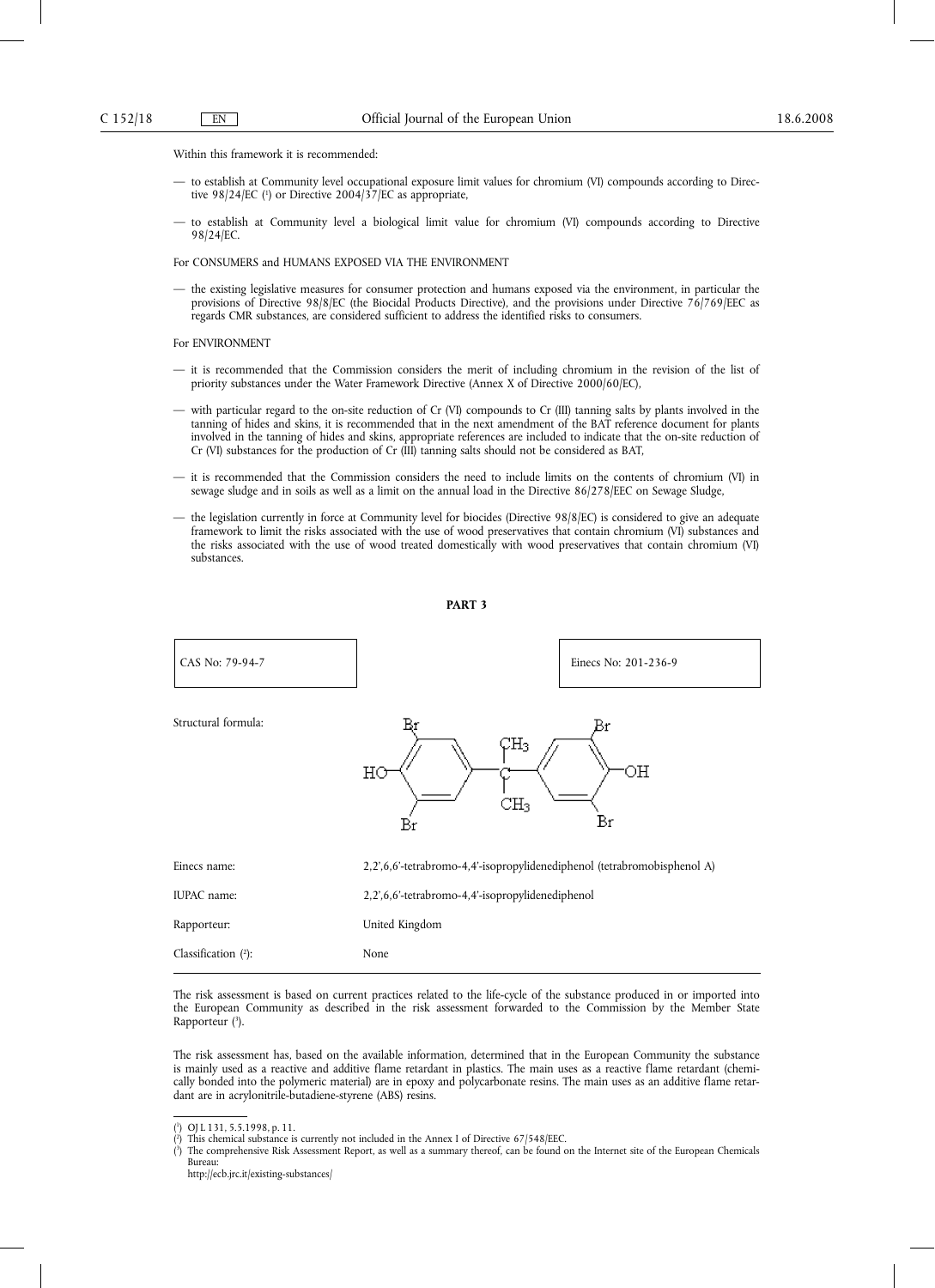#### **RISK ASSESSMENT**

#### A. **Human health**

The conclusion of the assessment of the risks to

WORKERS, CONSUMERS AND HUMANS EXPOSED VIA THE ENVIRONMENT

is that there is at present no need for further information and testing or for risk reduction measures beyond those which are being applied. This conclusion is reached because:

— the risk assessment shows that risks are not expected. Risk reduction measures already being applied are considered sufficient.

The conclusion of the assessment of the risks to

HUMAN HEALTH (physico-chemical properties)

is that there is at present no need for further information and testing or for risk reduction measures beyond those which are being applied. This conclusion is reached because:

— the risk assessment shows that risks are not expected. Risk reduction measures already being applied are considered sufficient.

#### B. **Environment**

The conclusion of the assessment of the risks to the

#### ATMOSPHERE

is that there is at present no need for further information or testing or for risk reduction measures beyond those which are being applied. This conclusion is reached because:

— the risk assessment shows that risks are not expected. Risk reduction measures already being applied are considered sufficient.

The conclusion of the assessment of the risks to the

## AQUATIC AND TERRESTRIAL ECOSYSTEM

1. is that there is a need for further information and testing.

This conclusion is reached because:

- it is possible that TBBPA may be degraded to bisphenol-A in anaerobic freshwater and marine sediments. This conclusions should be reconsidered once future aquatic effects data has been generated and the corresponding PNECs for bisphenol-A are determined,
- another possible metabolite/degradation product tetrabromobisphenol-A bis(methyl ether) possibly meets the screening criteria for a PBT substance. Although the results from present studies are inconclusive, it is suggested that it is a very minor degradation product. Given that a need for risk reduction measures has already been identified for some uses (which should reduce the environmental burden of the parent compound), no further specific work is recommended to address this issue at the present time,
- the risk characterisation ratios for the marine environment indicate a possible risk from some applications. The need for further toxicity data with marine organisms should be evaluated once the implications of any risk reduction activities resulting from the assessment for fresh water and freshwater sediment are known.

However, the implementation of the strategy for limiting the risks for the environment in Section II, together with the corresponding Recommendation 2008/454/EC ( <sup>1</sup> ), is expected to sufficiently reduce the concentrations in the aquatic and terrestrial ecosystem and to eliminate the need for further information requirements;

2. that there is a need for specific measures to limit the risks. This conclusion is reached because:

— the PEC/PNEC is > 1 for surface water and sediment at compounding sites where TBBPA is used as an additive flame retardant in ABS (acrylonitrile-butadiene-styrene resins),

<sup>(</sup> 1 ) OJ L 158, 18.6.2008.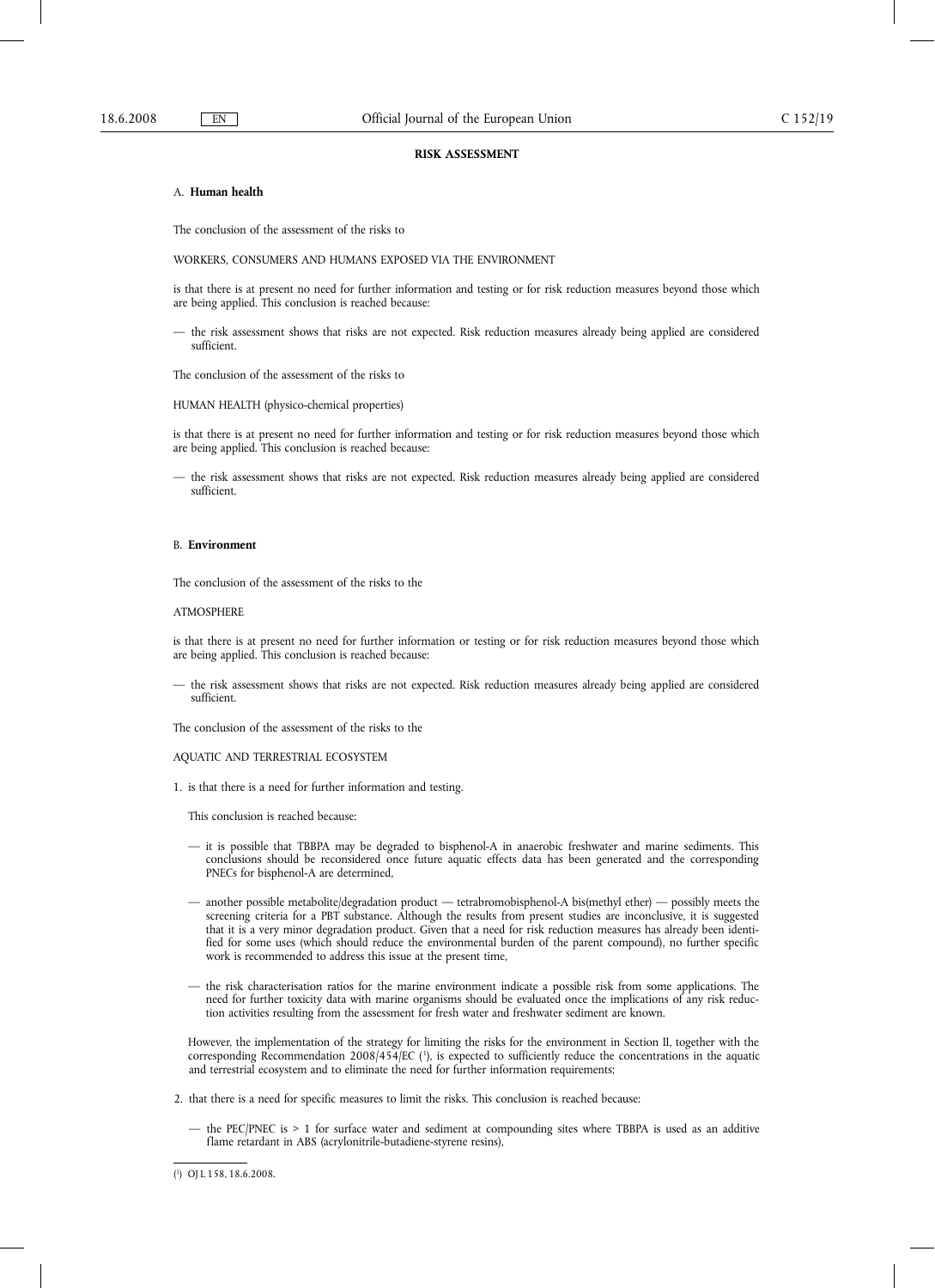— the PEC/PNEC is > 1 for the terrestrial compartment, where TBBPA is used as an additive flame retardant in ABS from compounding and conversion sites. The conclusion for conversion sites is dependent on whether or not sewage sludge from the site is applied to agricultural land (no risk is identified where sewage sludge is not applied to land). For ABS compounding sites a risk is identified regardless of the assumptions made over the spreading of sewage sludge.

The conclusion of the assessment of the risks to

MICRO-ORGANISMS IN THE SEWAGE TREATMENT PLANT

is that there is at present no need for further information and/or testing or for risk reduction measures beyond those which are being applied. This conclusion is reached because:

— the risk assessment shows that risks are not expected. Risk reduction measures already being applied are considered sufficient.

## **STRATEGY FOR LIMITING RISKS**

The results of the strategy for limiting the risks are set out in the corresponding Recommendation 2008/454/EC.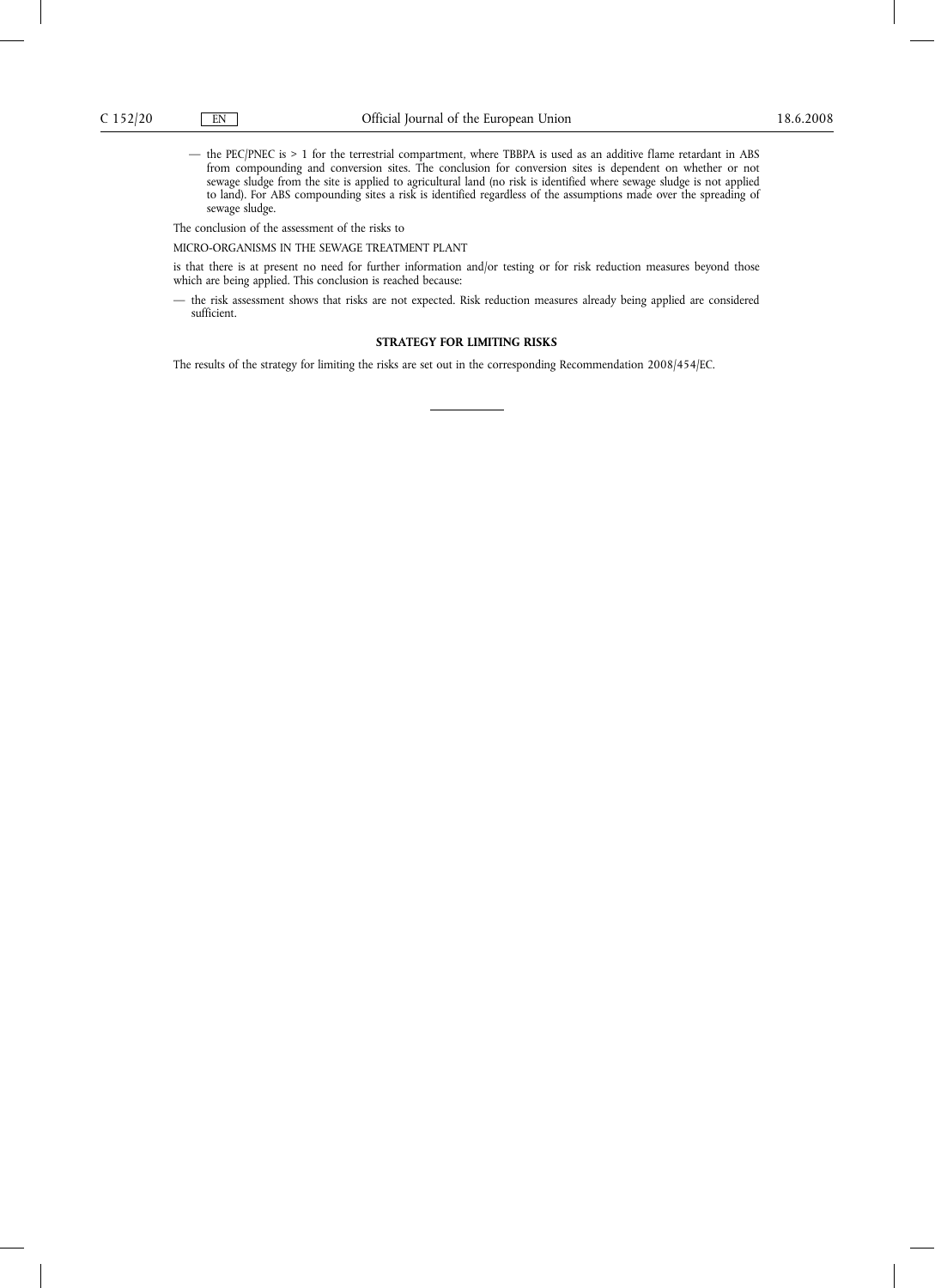# RECOMMENDATIONS

# **COMMISSION**

## **COMMISSION RECOMMENDATION**

## **of 30 May 2008**

## **on risk reduction measures for the substances sodium chromate, sodium dichromate and 2,2′,6,6′ tetrabromo-4,4′-isopropylidenediphenol (tetrabromobisphenol A)**

*(notified under document number C(2008) 2256)*

**(Text with EEA relevance)**

(2008/454/EC)

THE COMMISSION OF THE EUROPEAN COMMUNITIES,

Having regard to the Treaty establishing the European Community,

Having regard to Council Regulation (EEC) No 793/93 of 23 March 1993 on the evaluation and control of the risks of existing substances  $(1)$  and in particular Article 11(2) thereof,

## Whereas:

- (1) In the framework of Regulation (EEC) No 793/93 the following substances have been identified as priority substances for evaluation in accordance with Commission Regulations (EC) No  $143/97$  (2) and (EC) No  $2364/2000$  (<sup>3</sup>) respectively concerning the third and fourth list of priority substances as foreseen under Regulation (EEC) No 793/93:
	- sodium chromate,
	- sodium dichromate,
	- 2,2′,6,6′-tetrabromo-4,4′-isopropylidenediphenol (Tetrabromobisphenol A).
- (2) The Member States designated as rapporteurs pursuant to Regulations (EEC) No 793/93 and (EC) No 143/97 have completed the risk evaluation activities with regard to man and the environment for those substances in accordance with Commission Regulation (EC) No

( 2) OJ L 25, 28.1.1997, p. 13. 1488/94 of 28 June 1994 laying down the principles for the assessment of risks to man and the environment of existing substances in accordance with Council Regulation (EEC) No 793/93 (4) and have suggested a strategy for limiting the risks.

- (3) The Scientific Committee on Toxicity, Ecotoxicity and the Environment (SCTEE) and the Scientific Committee on Health and Environmental Risks (SCHER) have been consulted and have issued opinions with respect to the risk evaluations carried out by the rapporteurs. The opinions have been published on the website of those Committees.
- (4) The results of the risk evaluation and further results of the strategies for limiting the risks are set out in the corresponding Commission Communication (5).
- (5) It is appropriate, on the basis of that evaluation, to recommend certain risk reduction measures for certain substances.
- (6) The risk reduction measures recommended for workers should be considered within the framework of the legislation for workers protection, which is considered to provide an adequate framework to limit the risks of the relevant substances to the extent needed.
- (7) The risk reduction measures provided for in this recommendation are in accordance with the opinion of the Committee set up pursuant to Article  $15(1)$  of Regulation (EEC) No 793/93,

<sup>(</sup> 1) OJ L 84, 5.4.1993, p. 1. Regulation as amended by Regulation  $(EC)$  No 1882/2003 of the European Parliament and of the Council (OJ L 284, 31.10.2003, p. 1).

<sup>(</sup> 3) OJ L 273, 26.10.2000, p. 5.

<sup>(</sup> 4) OJ L 161, 29.6.1994, p. 3.

<sup>(</sup> 5) OJ C 152, 18.6.2008, p. 11.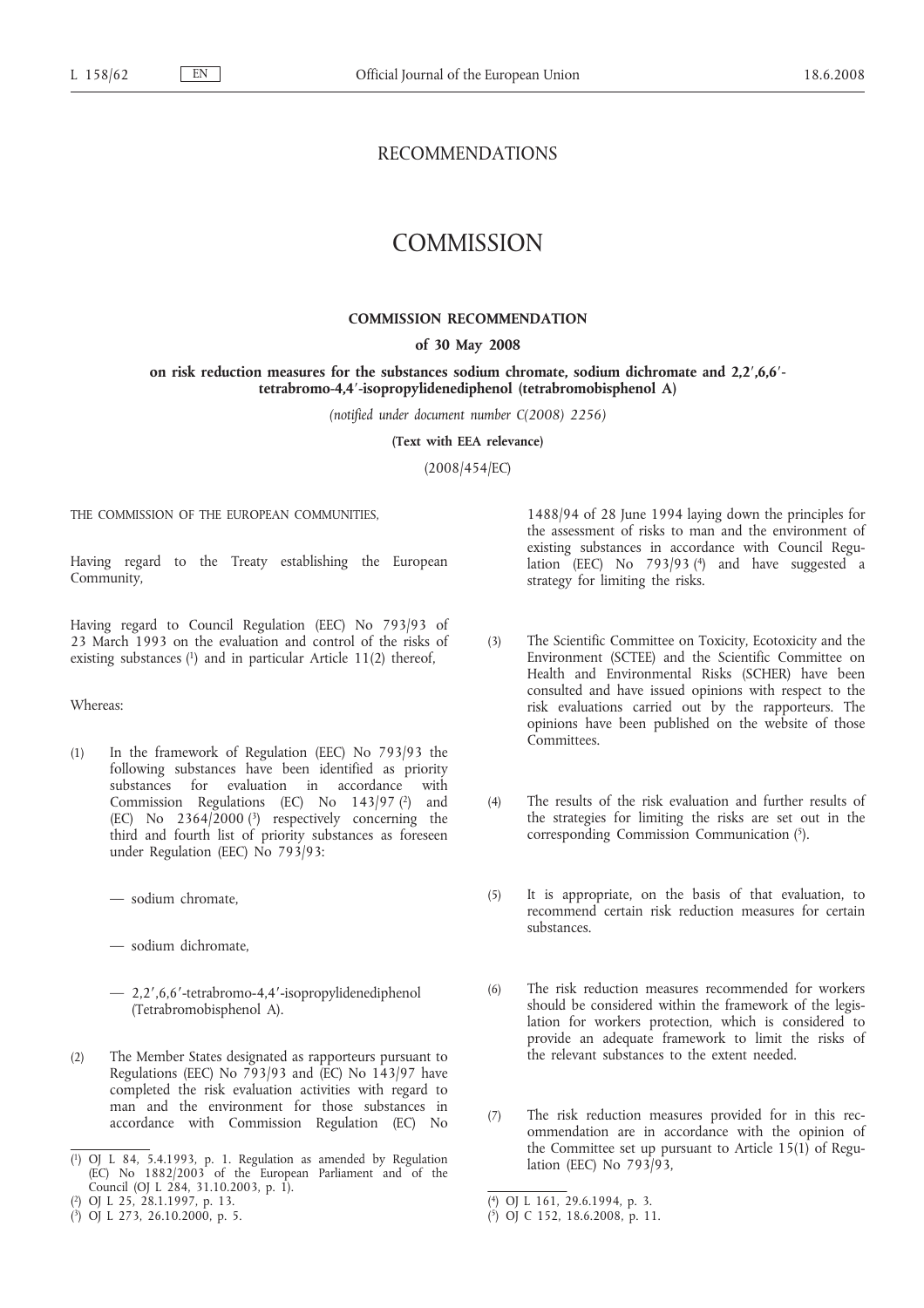HEREBY RECOMMENDS:

## SECTION 1

## **SODIUM CHROMATE**

## *(CAS No 7775-11-3; Einecs No 231-889-5)*

## **Risk reduction measures for workers (1) and the environment (2, 3, 4, 5 and 6)**

- 1. Employers using chromium (VI) compounds for use in the manufacture of pigments and dyes, the formulation of metal treatment products, electrolytic metal plating, and as mordants in wool dyeing should take note of any sector-specific guidance developed at national level, based on the practical non-binding guidance, as provided for in Article  $12(2)$  of Council Directive  $98/24/E\tilde{C}$  (1).
- 2. The competent authorities in the Member States concerned should lay down, in the permits issued under Directive 2008/1/EC of the European Parliament and of the Council (2), conditions, emission limit values or equivalent parameters or technical measures regarding chromium (VI), in order for the installations concerned to operate according to best available techniques (hereinafter BAT) taking into account the technical characteristic of the installations concerned, their geographical location and the local environmental conditions.
- 3. Member States should carefully monitor the implementation of BAT regarding chromium (VI) and report any important developments to the Commission in the framework of the exchange of information on BAT.
- 4. To facilitate permitting and monitoring under Directive 2008/1/EC chromium (VI) should be included in the ongoing work to develop guidance on BAT.
- 5. Local emissions to the environment should, where necessary, be controlled by national rules to ensure that no risk for the environment is expected.
- 6. For the water bodies where emissions of chromium (VI) may cause a risk, the relevant Member State(s) establish environmental quality standards (hereinafter EQS) and the

national pollution reduction measures to achieve those EQS in 2015 in accordance with Directive 2000/60/EC of the European Parliament and of the Council (3).

#### SECTION 2

#### **SODIUM DICHROMATE**

*(CAS No 10588-01-9; Einecs No 234-190-3)*

## **Risk reduction measures for workers (7) and the environment (8, 9, 10, 11 and 12)**

- 7. Employers using chromium (VI) compounds for use in the manufacture of pigments and dyes, the formulation of metal treatment products, electrolytic metal plating, and as mordants in wool dyeing should take note of any sector-specific guidance developed at national level, based on the practical, non-binding guidance, as provided for in Article 12(2) of Directive  $98/24$ /EC.
- 8. The competent authorities in the Member States concerned should lay down, in the permits issued under Directive 2008/1/EC, conditions, emission limit values or equivalent parameters or technical measures regarding chromium (VI), in order for the installations concerned to operate according to BAT taking into account the technical characteristic of the installations concerned, their geographical location and the local environmental conditions.
- 9. Member States should carefully monitor the implementation of BAT regarding chromium (VI) and report any important developments to the Commission in the framework of the exchange of information on BAT.
- 10. To facilitate permitting and monitoring under Directive 2008/1/EC, chromium (VI) should be included in the ongoing work to develop guidance on BAT.
- 11. Local emissions to the environment should, where necessary, be controlled by national rules to ensure that no risk for the environment is expected.
- 12. For the water bodies where emissions of chromium (VI) may cause a risk, the relevant Member State(s) establish EQS and the national pollution reduction measures to achieve those EQS in 2015 in accordance with Directive 2000/60/EC.

<sup>(</sup> 1) OJ L 131, 5.5.1998, p. 11. Directive as modified by Directive 2007/30/EC of the European Parliament and of the Council (OJ L 165, 27.6.2007, p. 21).

<sup>(</sup> 2) OJ L 24, 29.1.2008, p. 8.

<sup>(</sup> 3) OJ L 327, 22.12.2000, p. 1. Directive as last amended by Directive 2008/32/EC (OJ L 81, 20.3.2008, p. 60).